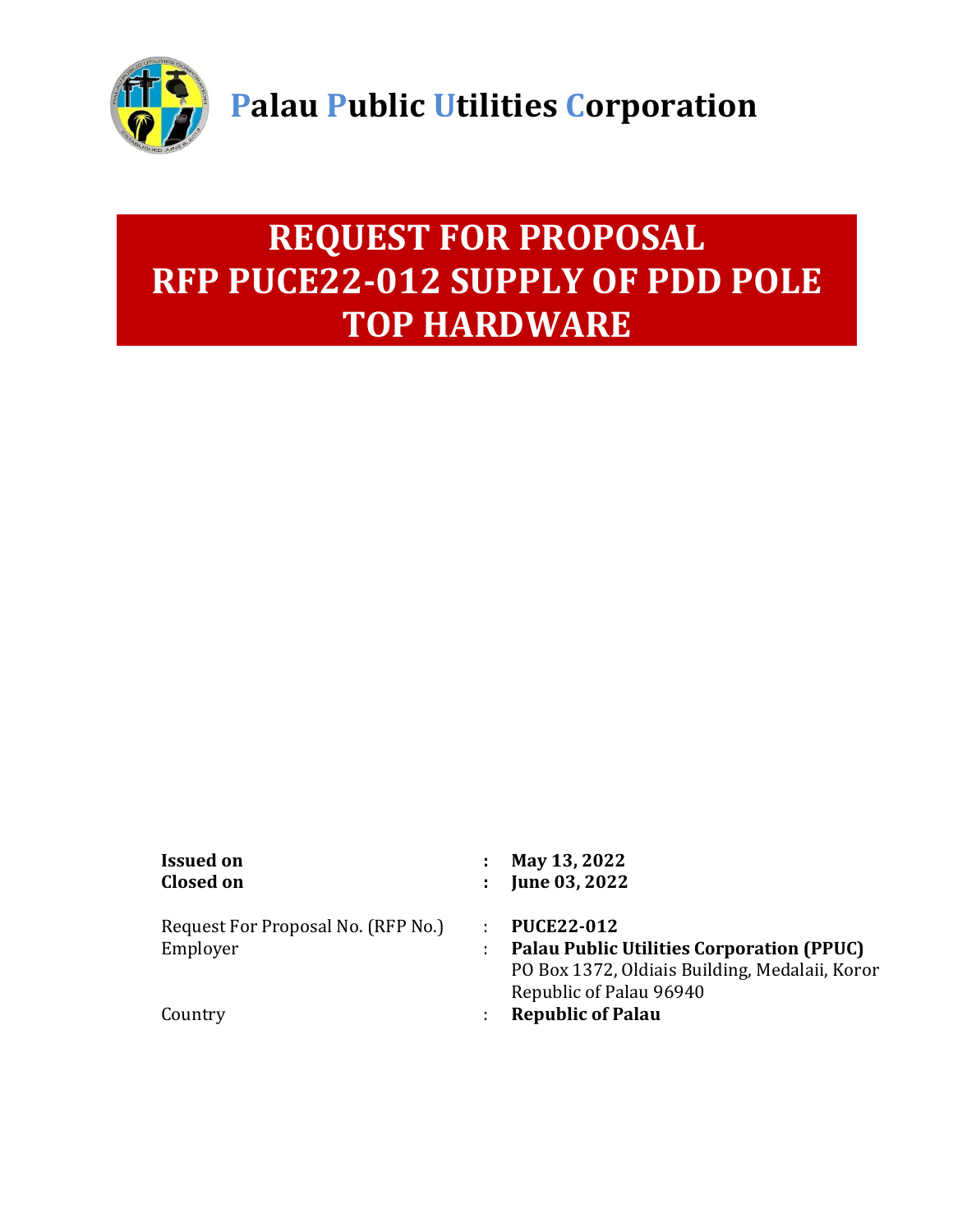# **Table of Contents**

| 1.  | <b>EXECUTIVE SUMMARY</b>                         | $\mathbf{1}$            |  |
|-----|--------------------------------------------------|-------------------------|--|
| 3.  | <b>BACKGROUND</b>                                | $\mathbf{1}$            |  |
| 4.  | <b>SCOPE OF WORKS</b>                            | $\overline{2}$          |  |
| 5.  | <b>OBTAINING RFP</b>                             | $\overline{a}$          |  |
| 6.  | PROPOSAL REQUIREMENTS                            | $\overline{a}$          |  |
| 7.  | <b>SUBMISSION OF PROPOSALS</b>                   | $\overline{\mathbf{4}}$ |  |
| 8.  | <b>PAYMENT TERMS</b>                             | $\overline{\mathbf{4}}$ |  |
| 9.  | <b>EVALUATION AND SELECTION PROCESS</b>          | 5                       |  |
| 10. | <b>GENERAL CONDITIONS</b>                        | 5                       |  |
| 11. | <b>CONTRACT CLAUSES</b>                          | $6\phantom{1}6$         |  |
| 12. | <b>CONTACT DETAILS</b>                           | 6                       |  |
|     | <b>APPENDIX 1- BID FORM</b>                      | $\overline{\mathbf{z}}$ |  |
|     | <b>Appendix 2: Schedules of Rates and Prices</b> |                         |  |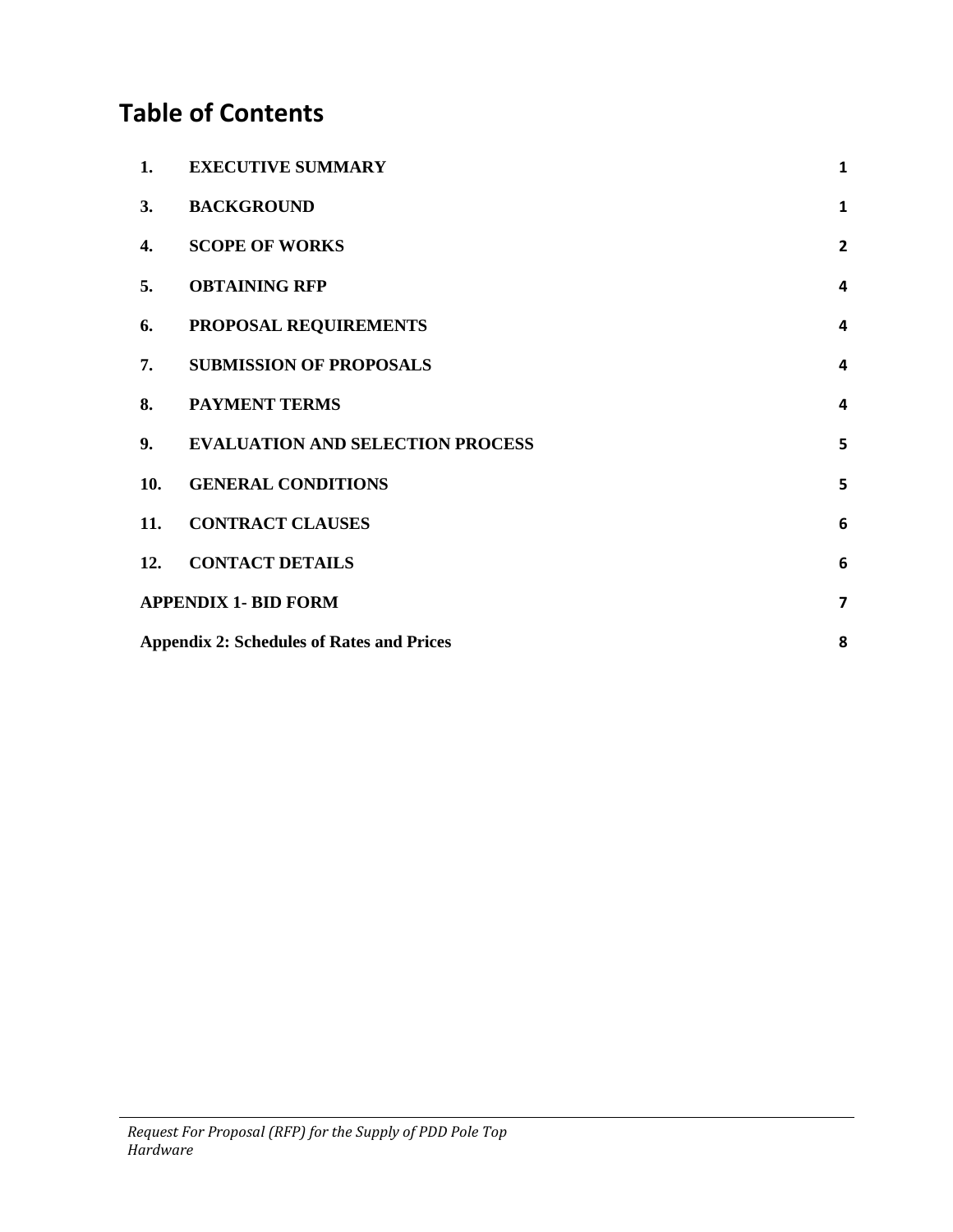# **1. EXECUTIVE SUMMARY**

<span id="page-2-0"></span>Notice is hereby given that Palau Public Utilities Corporation will be soliciting sealed proposal from interested Supplier to supply of PDD Pole top hardware. Cost Proposals will be accepted on opening date on May 13, 2022 until June 03, 2022 before 4:00 P.M Palau time. Sealed proposals will be accepted at the PPUC Main Office, 2nd Floor Oldiais Building – Medalaii, Koror Palau.

# **2. PREFACE**

This Request for Proposals (RFP) for the Supply of PDD pole top hardware has been prepared by Palau Public Utilities Corporation - Electric Power Operations (PPUC-EPO). PPUC-EPO wishes to receive Proposals from all interested persons or firms eligible to supply and with the capability to supply the services in the Republic of Palau.

## <span id="page-2-1"></span>**3. BACKGROUND**

Due to Power Distribution Department (PDD) New Installation, System Upgrade, Emergencies and Other Tasks Related to a Sustainable Electrical Power. Power Distribution Department (PDD) is in need to purchase concrete power poles. In order for PDD to meet and perform the Expectation of Customer and to fulfil the needs of the PDD Operation.

The Palau Public Utilities Corporation (PPUC) provides power, water and sewerage services to Koror and other areas in the Republic of Palau. In this RFP, Palau Public Utilities Corporation - Power Distribution Department (PPUC - PDD) intends to buy the needed concrete power poles to be Utilize by Power Distribution Department (PDD). PDD is located at Malakal, Koror Republic of Palau.

The Republic of Palau comprises of 350 tropical islands and islets located in the westernmost part of Micronesia about 600 miles (960 kilometers) East of Mindanao, Philippines and some 800 miles (1,280 kilometers) southwest of Guam. Palau lies between 8°10'N/3°N Latitude and 132°45'/134°25'E Longitude. The main group of Palau Islands is dominated by the 150 square mile (390 square kilometers) island of Babeldaob—Palau's largest land mass.

PPUC was created in 1994, the same year Palau gained independence as a sovereign nation. Since then, PPUC has been operating the national electric utility and the distribution facilities, which now covers about 47 linear miles of 34.5KV transmission and 114 linear miles of 13.8KV distribution lines.

Palau has a current real capacity of slightly over 28MW with power plants located at Malakal, Aimeliik, Peleliu, Angaur and Kayangel. Malakal and Aimeliik provide power to the central grid supplying Koror, and Babeldaob.

PPUC has grown from 1,500 connections while under national government management into a public utility serving over 6,800 customers comprised of 77% residential, 14% commercial, and 9% others. Last fiscal year's compiled data showed a total combined generation of 101,227 KW with the highest combined peak load recorded at 15,760 KW.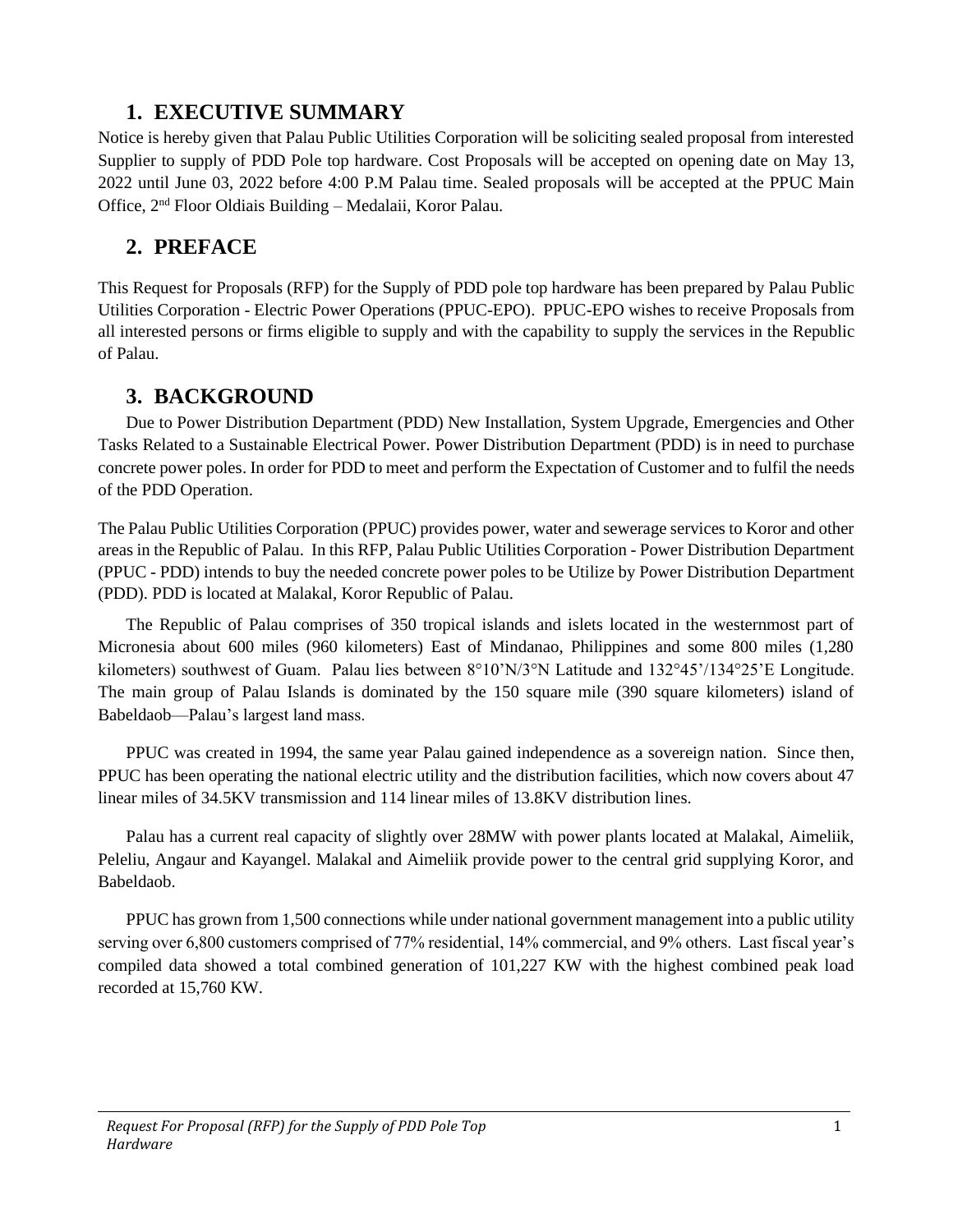# <span id="page-3-0"></span>**4. SCOPE OF WORKS**

#### **POLE TOP HARDWARE**

| NO             | <b>ITEM CODE</b>                    | <b>ITEM DESCRIPTION</b>                                                                  | <b>QUANTITY</b> |
|----------------|-------------------------------------|------------------------------------------------------------------------------------------|-----------------|
| $\mathbf{1}$   | 301-6006-21756075                   | LIGHTING ARRESTOR (KV12,10.2,<br>MAX IR-KV (1) 42.4, MAX IR-KV<br>(2) 31.3, 8/20 MAX DIS | 300             |
| $\overline{2}$ | 301-6051-11612A                     | LAPP MOUNTING STUD FOR LINE<br>POST (5/8X7 1/2 W/SQ NUT)                                 | 200             |
| 3              | 301-6051-KS-20                      | <b>BOLT SPLIT #4 COPPER</b>                                                              | 100             |
| $\overline{4}$ | 301-6051-KS23                       | Split Bolts, CU #2/ E2H25                                                                | 400             |
| 5              | 301-6051-KS26                       | <b>BOLT SPLIT 2/0 CU</b>                                                                 | 100             |
| 6              | 301-6051-KSU23                      | <b>BOLT SPLIT #2 AL/CU</b>                                                               | 300             |
| $\overline{7}$ | 301-6051-STAP<br><b>B&amp;NUT</b>   | STRAP TWIST W/BOLTS & NUT                                                                | 150             |
| 8              | 301-6052-C206-0189                  | <b>BRACKET POLE</b>                                                                      | 70              |
| 9              | 301-6052-HD5350                     | <b>BRACKET TRANSFORMER MOUNT</b>                                                         | 50              |
| 10             | 301-6053-CAN-FBD-<br>17T            | Pole Band 13m (CAN-FBD-17T)-170-<br>$265$ mm                                             | 500             |
| 11             | 301-6053-DJA-9415-13                | <b>STEEL ARM BRACE</b>                                                                   | 300             |
| 12             | 301-6103-ADES-70-C                  | <b>CLAMP AL STIRRUP DEADEND</b>                                                          | 50              |
| 13             | 301-6103-AL-336                     | DEAD-END CLAMP for ALUMINUM<br>336AAC (AAC 150mm)                                        | 150             |
| 14             | 301-6103-BDE-46C                    | <b>CLAMP STRAIN</b>                                                                      | 70              |
| 15             | 301-6103-<br><b>BHLS022016E</b>     | CLAMP BAIL CU. SIZE: #6-2/0                                                              | 100             |
| 16             | 301-6103-ESC500-2/0                 | Clamp (Stirrup clamp, 2/0)                                                               | 50              |
| 17             | 301-6103-HDC58R                     | <b>CLAMP GROUND ROD 5/8</b>                                                              | 50              |
| 18             | 301-6103-S1520GP                    | CLAMP, TAP 2/0-8 (HOT)                                                                   | 100             |
| 19             | 301-6103-S1530GP                    | CLAMP TAP 4/0-6 (HOT)                                                                    | 100             |
| 20             | 301-6104-805028-<br>OU09            | LINE POST (VLLP) INSULATOR, 34.5kv                                                       | 100             |
| 21             | 301-6204-41SDS                      | DEADEND 4 SOL.CU.                                                                        | 100             |
| 22             | 301-6210-M10.4<br>SFA <sub>23</sub> | FUSE LINKS, SCREW CAP                                                                    | 150             |
| 23             | 301-6210-M14.0<br>SFA <sub>23</sub> | FUSE LINKS, SCREW CAP                                                                    | 100             |
| 24             | 301-6210-M21.0SF23                  | FUSE LINK 21.0 AMPS SLOFA                                                                | 100             |
| 25             | 301-6210-M2D1SFA                    | FUSE LINK, REMOVABLE CAPS, 23                                                            | 50              |
| 26             | 301-6210-M3.1SF23                   | <b>FUSE LINK 3.1 AMPS</b>                                                                | 50              |
| 27             | 301-6210-M4.2SF23                   | <b>FUSE LINK 4.2 AMPS</b>                                                                | 100             |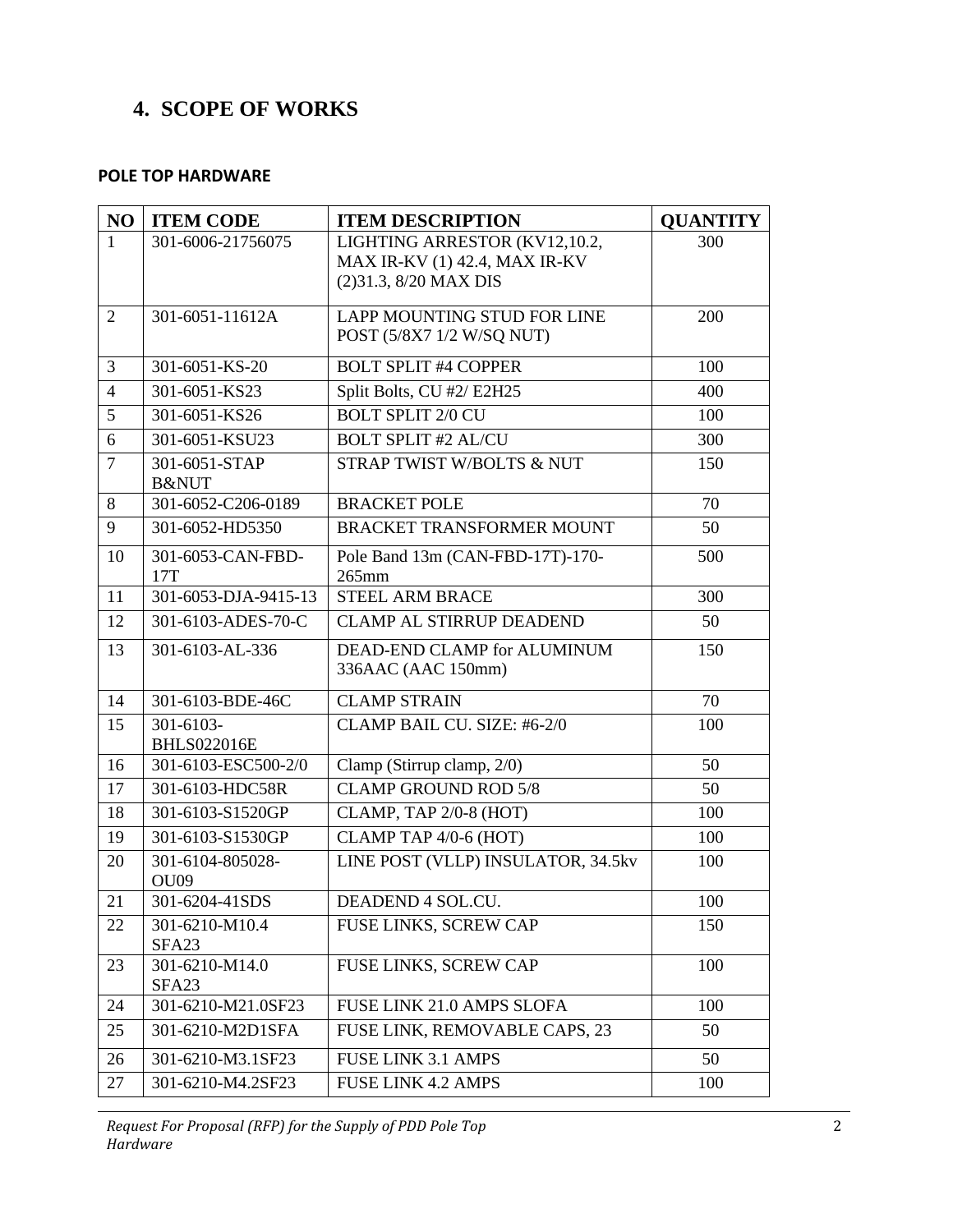| 28 | 301-6210-M6.3SF23   | <b>FUSE LINK 6.3 AMPS</b>                           | 50  |
|----|---------------------|-----------------------------------------------------|-----|
| 29 | 301-6210-M7D0SFA    | FUSE LINK, REMOVABLE CAPS 23                        | 150 |
| 30 | 301-6301-HSG518     | <b>GRIP SERVICE DEADEND#2</b>                       | 100 |
| 31 | 301-6301-SG1020     | GRIP S-DEAEND 2/0 BLUE HSG524                       | 100 |
| 32 | 301-6351-YHO-100    | <b>HYCRIMP BURNDY</b>                               | 500 |
| 33 | 301-6355-YA28L      | HYLUG 4/0 Purple                                    | 20  |
| 34 | 301-6355-YA2CL      | HYLUG #2 STR CU 1 HOLE SH                           | 20  |
| 35 | 301-6355-YA4C2L     | <b>HYLUG 4 STR</b>                                  | 20  |
| 36 | 301-6401-4050041400 | VCL Insulator Polymer (Type VLS)                    | 96  |
| 37 | 301-6401-4320-70-P  | <b>LINE POST INSULATOR 20KV</b>                     | 100 |
| 38 | 301-6401-P53-2      | <b>INSULATOR, SPOOL</b>                             | 100 |
| 39 | 301-6505-40024      | LUG COPPER CRIMP 1 HOLE #                           | 50  |
| 40 | 301-6601-6502       | <b>NUT EYE 5/8-11</b>                               | 50  |
| 41 | 301-6702-2033S      | PIN INSULATOR                                       | 50  |
| 42 | 301-6703-615880     | ROD Ground 5/8x8                                    | 50  |
| 43 | 301-6703-J7536      | <b>ANCHOR ROD 1X8</b>                               | 25  |
| 44 | 301-6810-401015-021 | <b>INSULATOR POLYMER EPDM</b>                       | 100 |
| 45 | 301-6810-YKA26-2N   | DISCONNECTABLE TERMINAL                             | 50  |
| 46 | 301-6810-YKA28-2N   | DISCONNECTABLE TERMINAL                             | 50  |
| 47 | 301-6812-27         | SPLICE, ASSEMBLY 2 STR (7&1)                        | 100 |
| 48 | 301-6901-6813       | WASHER SQUARE 2 1/4 x 2 1 (5/8")                    | 500 |
| 49 | 301-7004-06132      | Tape, Black Electric 3/4x                           | 100 |
| 50 | 301-7004-10810      | TAPE, ELECTRIC 3M RED                               | 100 |
| 51 | 301-7004-10828      | TAPE WHITE ELECTRIC 3/4x                            | 100 |
| 52 | 301-7004-10836      | TAPE BLUE ELECTRIC 3/4x6                            | 100 |
| 53 | 301-7004-10851      | TAPE, ELECTRIC 3M GREEN                             | 100 |
| 54 | 301-7004-130C       | 3M LINELESS RUBBER TAPE #130C<br>SIZE: 1in. X 30ft. | 50  |
| 55 | 301-7007-E3C34G1    | ADAPTOR TRANSFORMER TAP                             | 50  |
| 56 | 301-7101-1.8M       | CROSSARM STEEL-DJA-94015-13                         | 50  |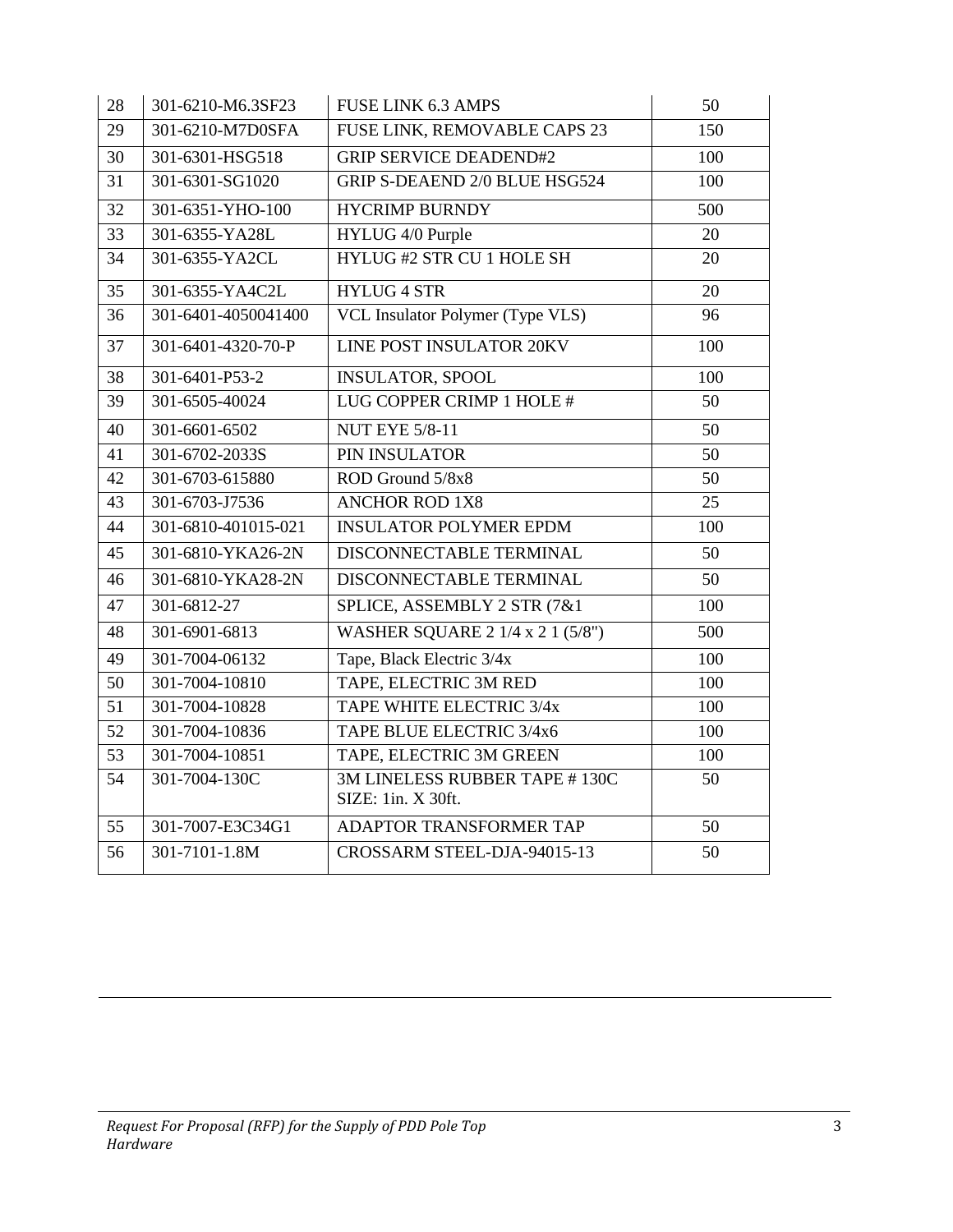# **5. OBTAINING RFP**

<span id="page-5-0"></span>Electronic copies of the RFP may be obtained by emailing the nominated Contact Officer below, or from the PPUC website [www.ppuc.com.](http://www.ppuc.com/) All prospective bidders are requested to provide their contact details (company name and website, contact person, email and telephone number) to ensure they receive any updates to the RFP.

PPUC will also issue hard copies of the RFP on request at Palau Public Utilities Corporation (PPUC), Oldiais Building, Medalaii, Koror PO Box 1372, Republic of Palau 96940.

#### **Contact Officer:**

The contact officer for this RFP is:

#### **Ms. Johanny Kurihara**

*Chief Procurement Officer* PPUC Oldiais Building, Medalaii, Koror PO Box 1372 Republic of Palau 96940 Telephone No.: 680-488-3870/3872 E-mail Address: jkurihara@ppuc.com

## <span id="page-5-1"></span>**6. PROPOSAL REQUIREMENTS**

The Proposer shall submit a written proposal which includes:

- 1. A Title Page identifying the RFP No. and the Works to be provided;
- 2. An appreciation of the scope of work and activities required, and the methods proposed to be used to complete the works;
- 3. Summary of experience in the Pacific Rim for the last three years.
- 4. Key Personnel or Contact Personnel;
- 5. Proposed time to start after notification of award
- 6. Fixed Lump Sum Price for works;
- 7. Other Proposal features which will contribute to the value of the offer.

# <span id="page-5-2"></span>**7. SUBMISSION OF PROPOSALS**

Interested Contractors may submit their sealed Proposal hardcopy to PPUC- Main Office, 2nd Floor, Oldiais Building, Medalaii, Koror, Palau 96940, or by email to the nominated Contact Officer. For inquiries regarding submission of quotations, please contact Ms. Kurihara as noted above.

## <span id="page-5-3"></span>**8. PAYMENT TERMS**

- A. Payment terms shall be determined as follows:
	- **a.** After evaluation per proposal
	- **b.** After negotiations with the winning offeror.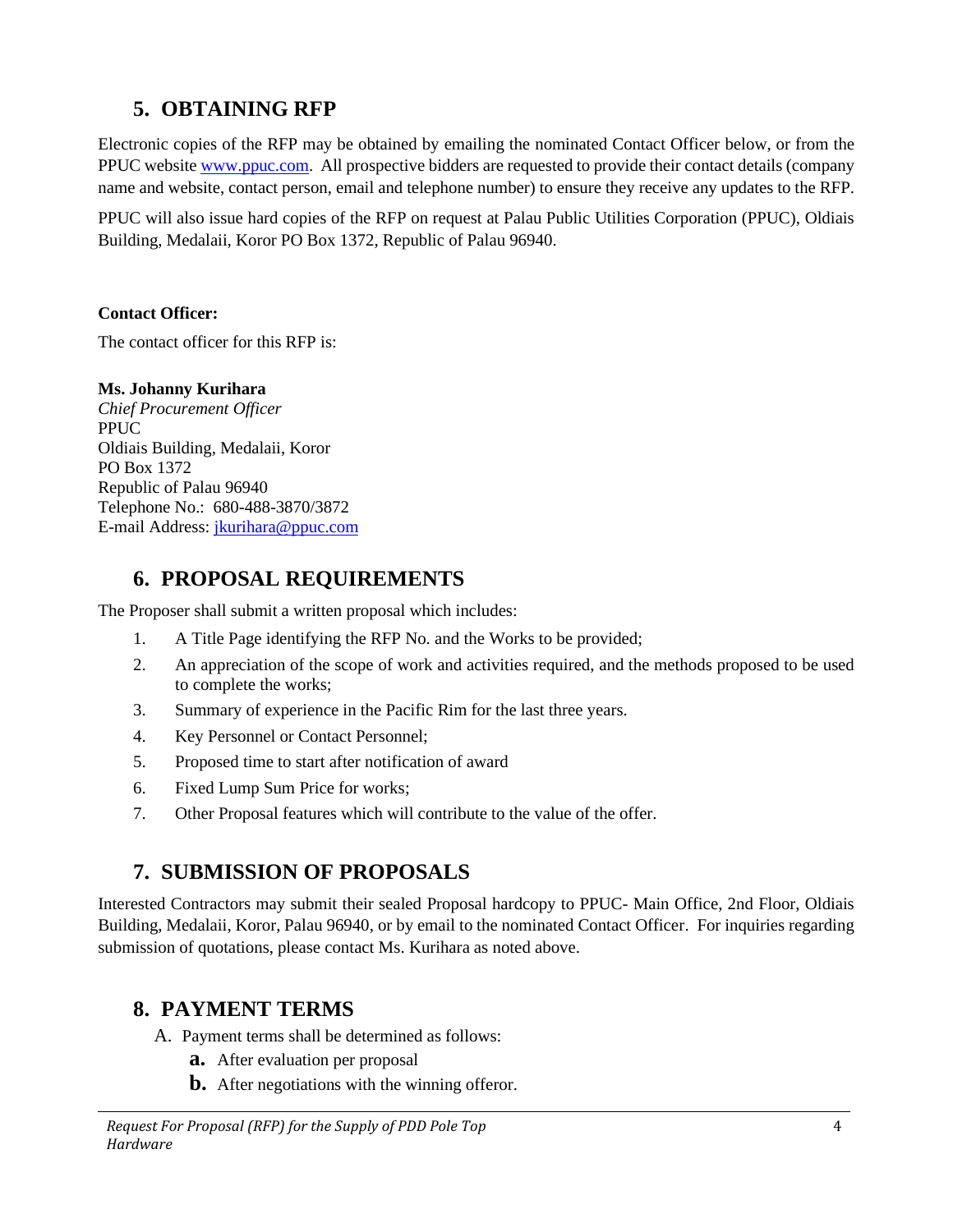**c.** All payments shall be made after receipt of original invoice from contractor for each work phase, certified by a duly authorized PPUC representative

# <span id="page-6-0"></span>**9. EVALUATION AND SELECTION PROCESS**

All proposals received shall be evaluated by a specially convened committee. The following criteria (NOT Necessarily in Order) will be used to evaluate proposals:

#### **A - Technical: 60%**

- 1. Proposal compliance with all RFP requirements as stated in this document
- 2. Proposed Project Time-Frame
- 3. Familiarity and experience with this type of project for the last Three Years in the Pacific Rim.
- 4. Previous Records with PPUC Projects.
- 5. Meet the Required Specifications.

#### **B - Financial: 40%**

1. Proposed Project Cost.

# <span id="page-6-1"></span>**10.GENERAL CONDITIONS**

- A. Suppliers are required to submit their proposals based upon the conditions expressed in these instructions
- i. *Assignment of Contract:* The contract shall not be assigned to any party without prior written consent from PPUC.
- ii. *RFP Modification:* This RFP does not commit PPUC to award a contract, to pay any costs incurred in the preparation of the proposal under this request, or to procure or contract for services. PPUC also reserves the right to accept or reject any or all proposals received under this request, to negotiate with qualified Bidder, or to cancel in whole or in part this RFP, if it is in the best interest of PPUC to do so. Prospective Bidder under this RFP may be required to participate in negotiations and to submit any price, or technical revisions to their proposals as may result from the negotiation process.
- *iii. Transfer of property:* All proposals shall become PPUC property.
- *iv. Conformity:* The PPUC procurement regulations shall apply to all proposals and winning contractor shall be bound by them.
- *v. Submission of the Proposal:*
	- **1.** A cover page with a table of contents
	- **2.** An executive summary page that summarizes the corporate history, contractor's ability to satisfy the requirements of this RFP, project cost and a synopsis of salient details required in this RFP.
	- **3.** The proposals shall be sealed in a package and should include: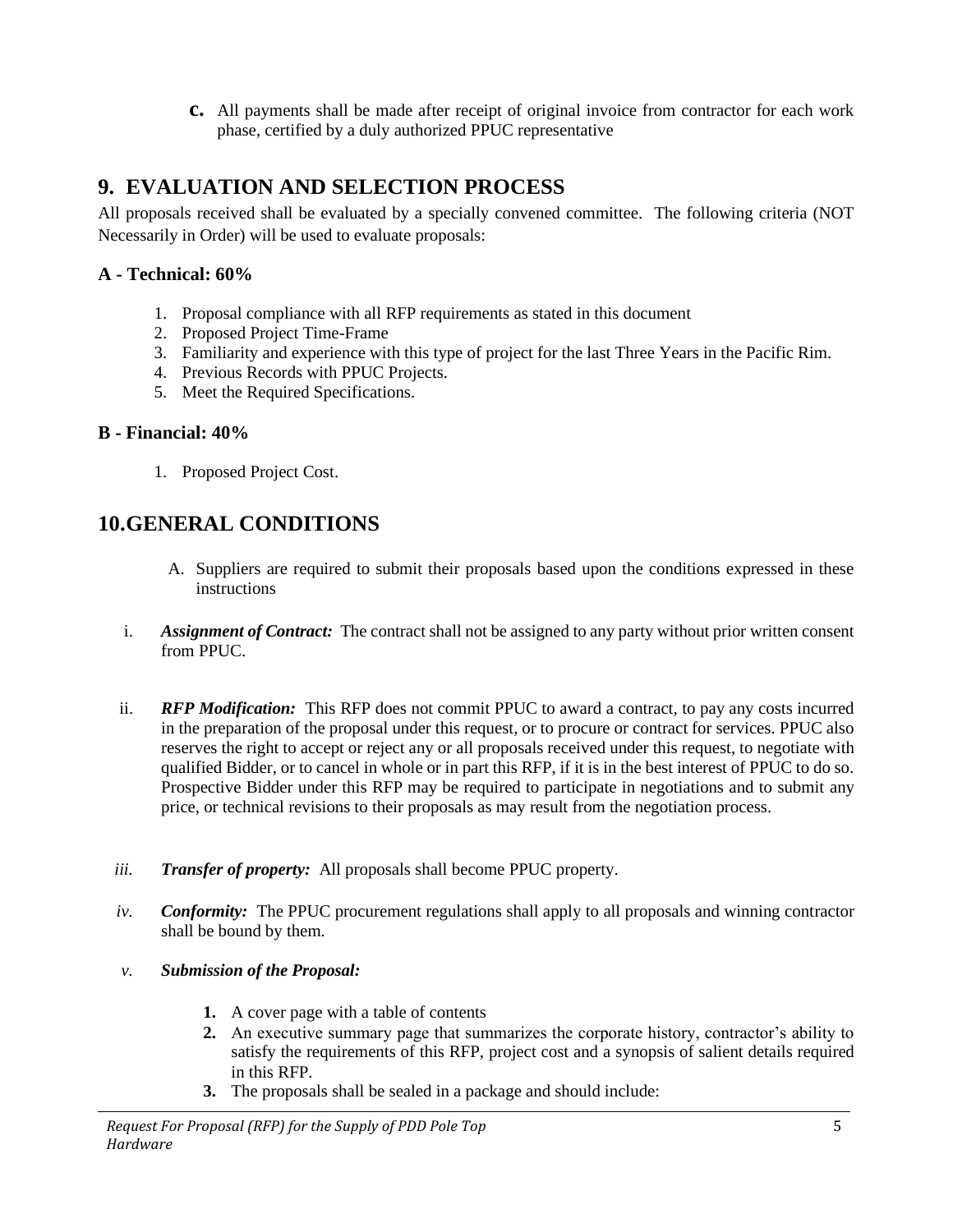- **a.** The Contractors information (i.e., Name, Address, and Contact) on the outside package
- **b.** The RFP# on the outside of the package that should be submitted NO LATER THAN 4:00 PM of CLOSING DATE-Palau Time.
	- [Note: The RFP # should be in big fonts.]
- c. The sealed package should include the One (1) *original plus Four (4) and One (1) USB Soft copies* of the proposal.
- vi. *Inquiries:* Any inquiries, requests, clarification, or additional information pertaining to this RFP shall be made in writing, by email or fax through the contacts provided

#### <span id="page-7-0"></span>**11.CONTRACT CLAUSES**

**A.** All contracts shall, at a minimum, contain the following clauses:

- 1. Governing Regulations 13. Commencement of Work
- 2. Penalties for Violation of Regulations 14. Liquidated Damages
- 3. Contract Disputes 15. Schedule
- 4. Gratuities 16. Clear Title
- 5. Kickbacks 17. Taxes
- 6. Representation of Contractor 18. Force Majeure Concerning Contingent Fees
- 7. Changes 19. Relationship
- 8. Stop Work Order 20. Entire Agreement
- 9. Termination for Defaults or Convenience 21. Assignment
- 10. Approvals, Certificates, Permits and Licenses 22. Subcontract
- 11. Laws and Regulations 23. Contracting Officer
- 12. PPUC's right to inspect

## <span id="page-7-1"></span>**12.CONTACT DETAILS**

#### **Johanny Kurihara**

PPUC Chief Procurement Officer PPUC Administration Division Tel : (680) 488-5320 ; Fax : (680) 488-4499 Email: [jkurihara](mailto:jkurihara@ppuc.com)[@ppuc.com](mailto:jkurihara@ppuc.com)

#### **Robert Patris**

PDD Manager PPUC Power Distribution Division Tel: (680) 488-2413 Email: [r.patris](mailto:r.patris@ppuc.com)[@ppuc.com](mailto:r.patris@ppuc.com)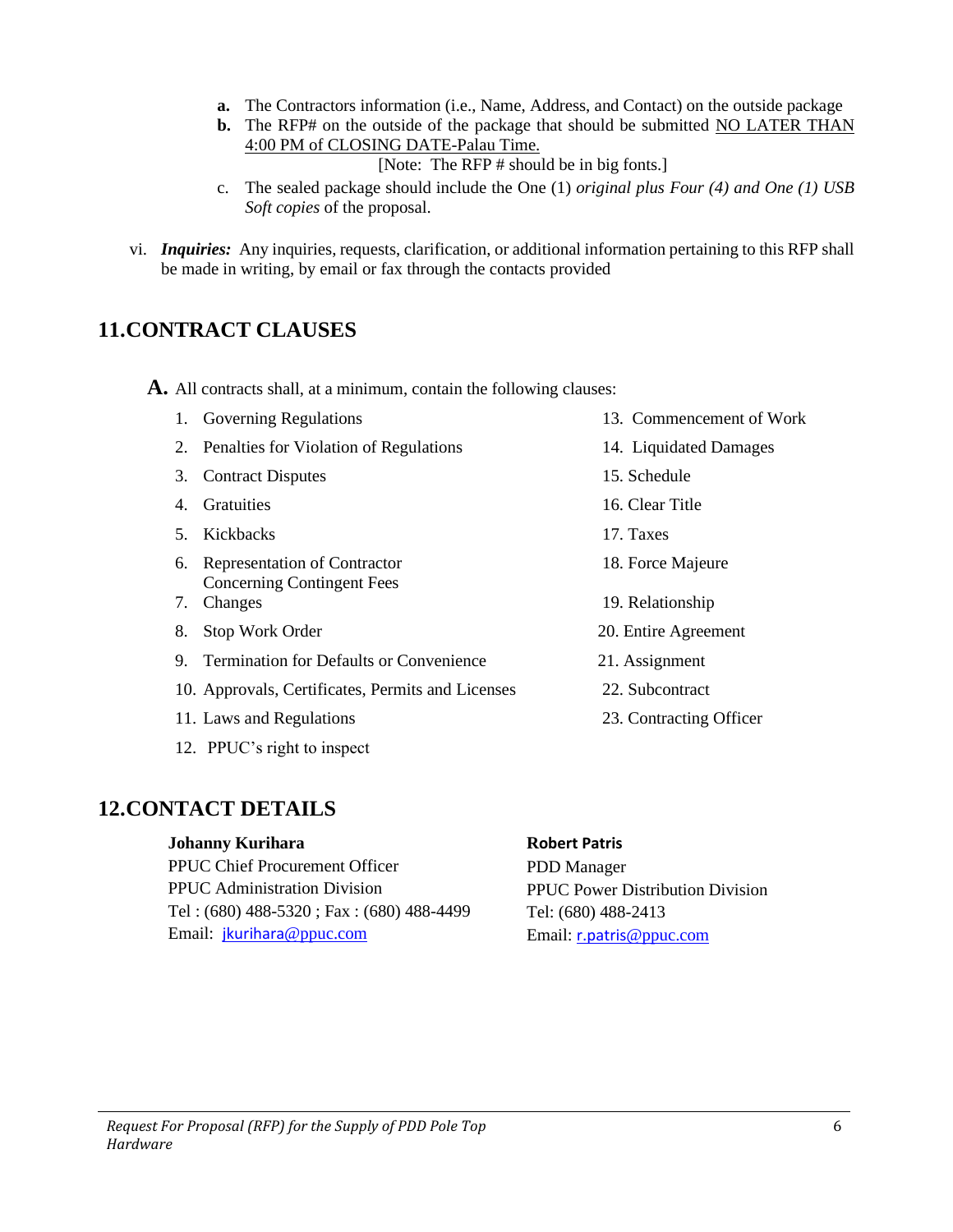## <span id="page-8-0"></span>**APPENDIX 1- BID FORM**

#### **Letter of Quotation**

Date:  $\sqrt{2\pi}$ 

RFP No.: **RFP-PUCE22-012**

#### **Supply of PDD Pole Top Hardware**

#### To: **The Chief Executive Officer Palau Public Utilities Corporation**

We, the undersigned, declare that:

- (a) We have examined and have no reservations to the RFP, including Addenda issued in accordance (if any);
- (b) The price of our Bid, excluding any discounts offered in item (d) below is the sum of: *[amount of local currency in words], [amount in figures]*
- (c) Our bid shall be valid for a period of  $\dots$  days from the date fixed for the bid submission deadline in accordance with the RFP, and it shall remain binding upon us and may be accepted at any time before the expiration of that period;
- (d) We understand that this bid, together with your written acceptance thereof included in your notification of award, shall constitute a binding contract between us, until a formal contract is prepared and executed;
- (e) We understand that you are not bound to accept the lowest evaluated bid or any other bid that you may receive; and
- (f) We accept full responsibility for the health and safety of persons employed by us in completing the works under this Quotation.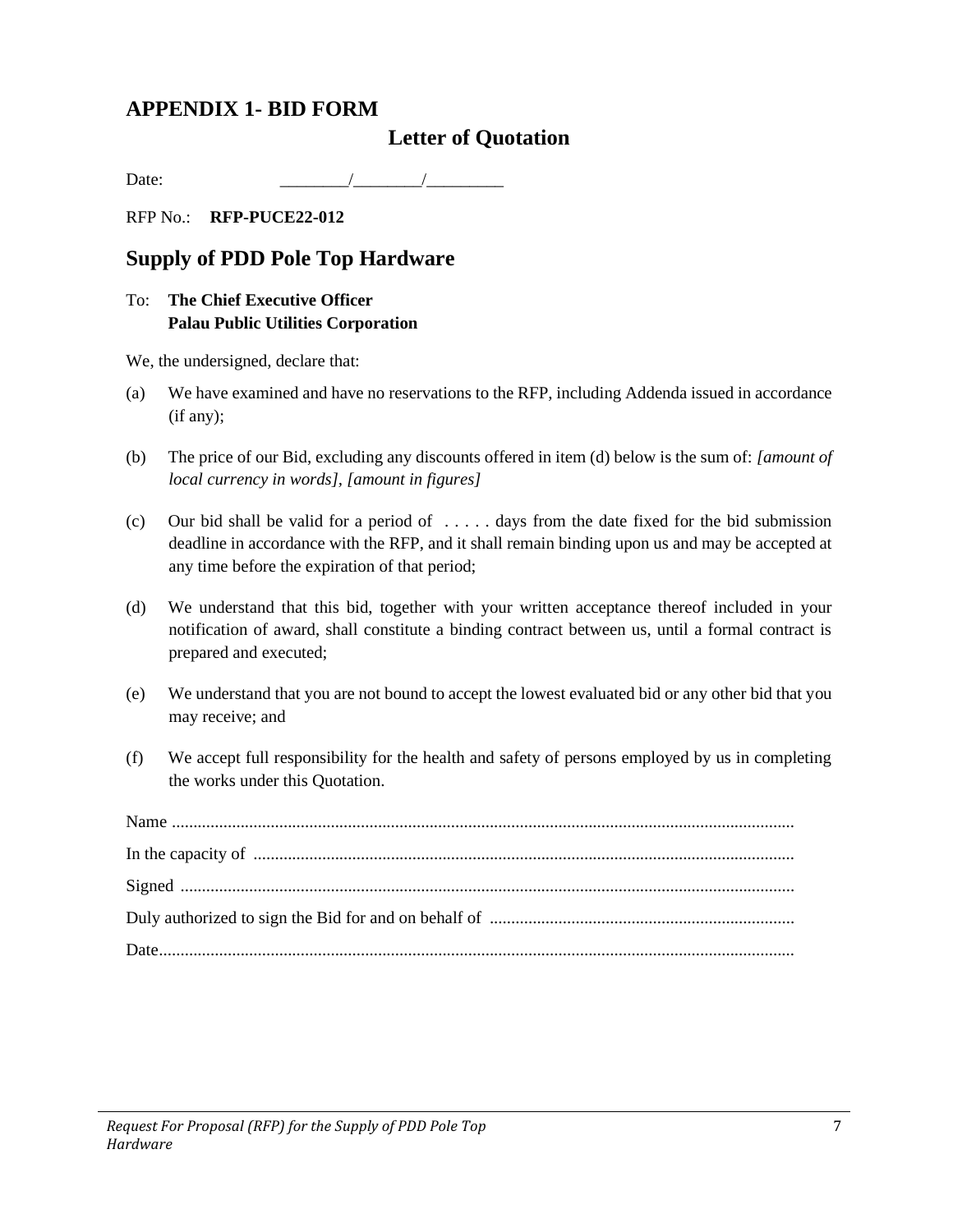# <span id="page-9-0"></span>**Appendix 2: Schedules of Rates and Prices**

# **Price Schedules**

#### **General**

- 1. The Request for Proposal will be a Lump Sum Quotation for completion of all specified works; Electric Poles.
- 2. The Schedules generally describe the works to be performed. Bidders shall be deemed to have read the RFP and visited the sites to ascertain the full scope of the requirements prior to filling in the price. The entered price shall be deemed to cover the full scope as aforesaid, including overheads and profit.
- 3. If bidders are unclear or uncertain as to any item, they shall seek clarification in writing prior to submitting their bid.

#### **Pricing**

- 4. Prices shall be entered in indelible ink, and any alterations necessary due to errors, etc., shall be initialled by the Bidder.
- 5. Bid prices shall be quoted in United States Dollars, in the manner indicated in the Bid Form of the RFP. For each item, bidders shall complete each appropriate column in the respective Schedules, giving the price breakdown as indicated in the Schedules.
- 6. Payments will be made to the Contractor in United States Dollars.
- 7. When requested by the Employer for the purposes of making payments or partial payments, valuing variations or evaluating claims, or for such other purposes as the Employer may reasonably require, the Contractor shall provide the Employer with a breakdown of any composite or lump sum items included in the Schedules.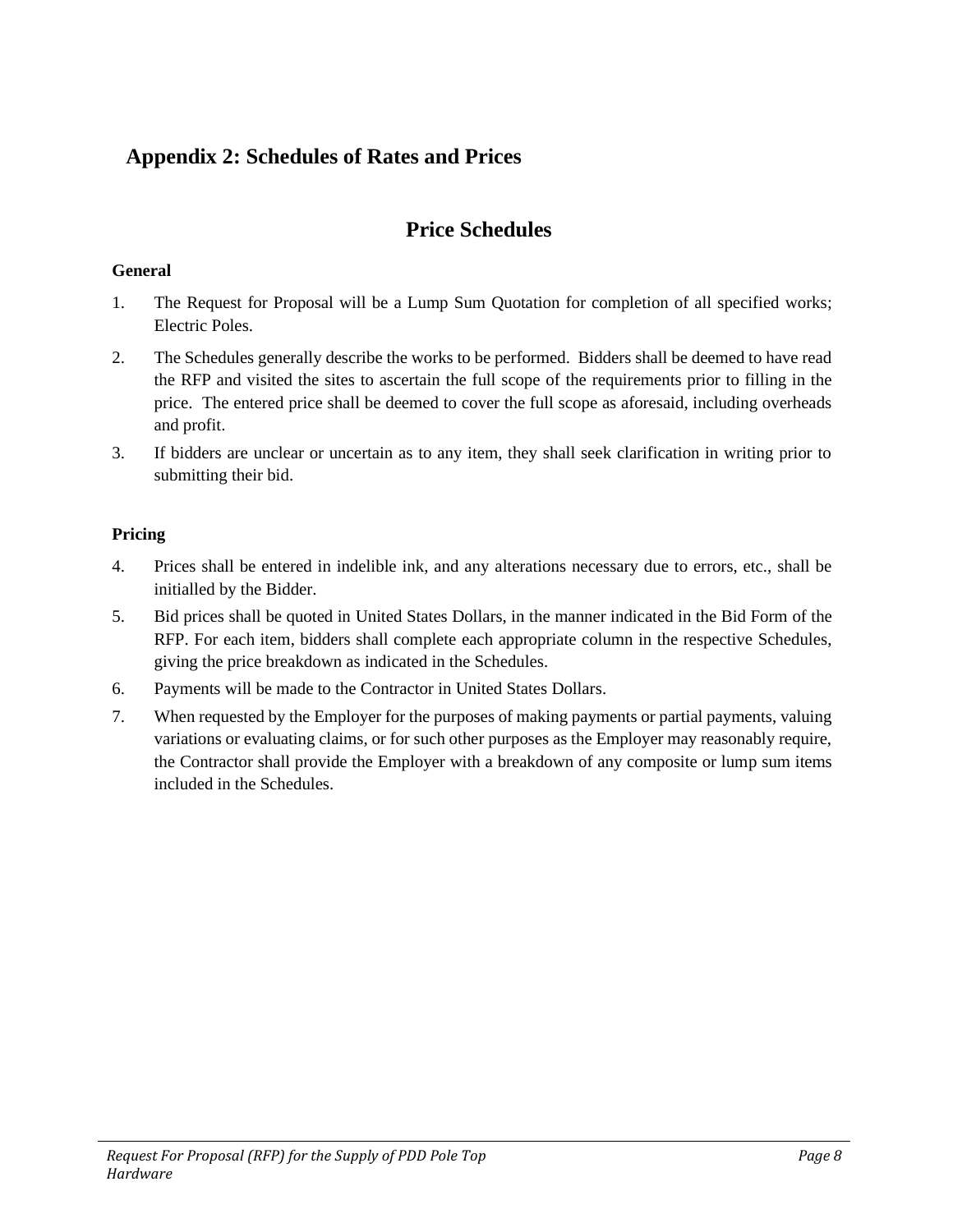# **PRICING**

|                |                                     |                                                                    |                 | <b>UNIT</b> | <b>TOTAL</b> |
|----------------|-------------------------------------|--------------------------------------------------------------------|-----------------|-------------|--------------|
| NO             | <b>ITEM CODE</b>                    | <b>ITEM DESCRIPTION</b>                                            | <b>QUANTITY</b> | <b>COST</b> | <b>COST</b>  |
| $\mathbf{1}$   | 301-6006-21756075                   | <b>LIGHTING ARRESTOR</b>                                           | 300             |             |              |
|                |                                     | (KV12,10.2, MAX IR-KV (1) 42.4,<br>MAX IR-KV (2)31.3, 8/20 MAX DIS |                 |             |              |
|                |                                     |                                                                    |                 |             |              |
| $\overline{2}$ | 301-6051-11612A                     | <b>LAPP MOUNTING STUD FOR</b>                                      | 200             |             |              |
|                |                                     | LINE POST (5/8X7 1/2 W/SQ NUT)                                     |                 |             |              |
| 3              | 301-6051-KS-20                      | <b>BOLT SPLIT #4 COPPER</b>                                        | 100             |             |              |
| $\overline{4}$ | 301-6051-KS23                       | Split Bolts, CU #2/ E2H25                                          | 400             |             |              |
| 5              | 301-6051-KS26                       | <b>BOLT SPLIT 2/0 CU</b>                                           | 100             |             |              |
| 6              | 301-6051-KSU23                      | <b>BOLT SPLIT #2 AL/CU</b>                                         | 300             |             |              |
| $\overline{7}$ | 301-6051-STAP<br><b>B&amp;NUT</b>   | STRAP TWIST W/BOLTS & NUT                                          | 150             |             |              |
| 8              | 301-6052-C206-                      | <b>BRACKET POLE</b>                                                | 70              |             |              |
|                | 0189                                |                                                                    |                 |             |              |
| 9              | 301-6052-HD5350                     | <b>BRACKET TRANSFORMER</b><br><b>MOUNT</b>                         | 50              |             |              |
| 10             | 301-6053-CAN-                       | Pole Band 13m (CAN-FBD-17T)-                                       | 500             |             |              |
|                | <b>FBD-17T</b>                      | 170-265mm                                                          |                 |             |              |
| 11             | 301-6053-DJA-<br>9415-13            | <b>STEEL ARM BRACE</b>                                             | 300             |             |              |
| 12             | 301-6103-ADES-<br>$70-C$            | <b>CLAMP AL STIRRUP DEADEND</b>                                    | 50              |             |              |
| 13             | 301-6103-AL-336                     | DEAD-END CLAMP for                                                 | 150             |             |              |
|                |                                     | ALUMINUM 336AAC (AAC                                               |                 |             |              |
|                |                                     | $150$ mm $)$                                                       |                 |             |              |
| 14             | 301-6103-BDE-46C                    | <b>CLAMP STRAIN</b>                                                | 70              |             |              |
| 15             | 301-6103-<br><b>BHLS022016E</b>     | CLAMP BAIL CU. SIZE: #6-2/0                                        | 100             |             |              |
| 16             | 301-6103-ESC500-                    | Clamp (Stirrup clamp, 2/0)                                         | 50              |             |              |
|                | 2/0                                 |                                                                    |                 |             |              |
| 17             | 301-6103-HDC58R                     | <b>CLAMP GROUND ROD 5/8</b>                                        | 50              |             |              |
| 18             | 301-6103-S1520GP                    | CLAMP, TAP 2/0-8 (HOT)                                             | 100             |             |              |
| 19             | 301-6103-S1530GP                    | CLAMP TAP 4/0-6 (HOT)                                              | 100             |             |              |
| 20             | 301-6104-805028-                    | LINE POST (VLLP) INSULATOR,                                        | 100             |             |              |
|                | OU09                                | 34.5kv                                                             |                 |             |              |
| 21             | 301-6204-41SDS                      | DEADEND 4 SOL.CU.                                                  | 100             |             |              |
| 22             | 301-6210-M10.4<br>SFA <sub>23</sub> | FUSE LINKS, SCREW CAP                                              | 150             |             |              |
| 23             | 301-6210-M14.0                      | FUSE LINKS, SCREW CAP                                              | 100             |             |              |
|                | SFA <sub>23</sub>                   |                                                                    |                 |             |              |
| 24             | 301-6210-                           | FUSE LINK 21.0 AMPS SLOFA                                          | 100             |             |              |
|                | M21.0SF23                           |                                                                    |                 |             |              |
| 25             | 301-6210-<br>M2D1SFA                | FUSE LINK, REMOVABLE CAPS,<br>23                                   | 50              |             |              |
| 26             | 301-6210-                           | <b>FUSE LINK 3.1 AMPS</b>                                          | 50              |             |              |
|                | M3.1SF23                            |                                                                    |                 |             |              |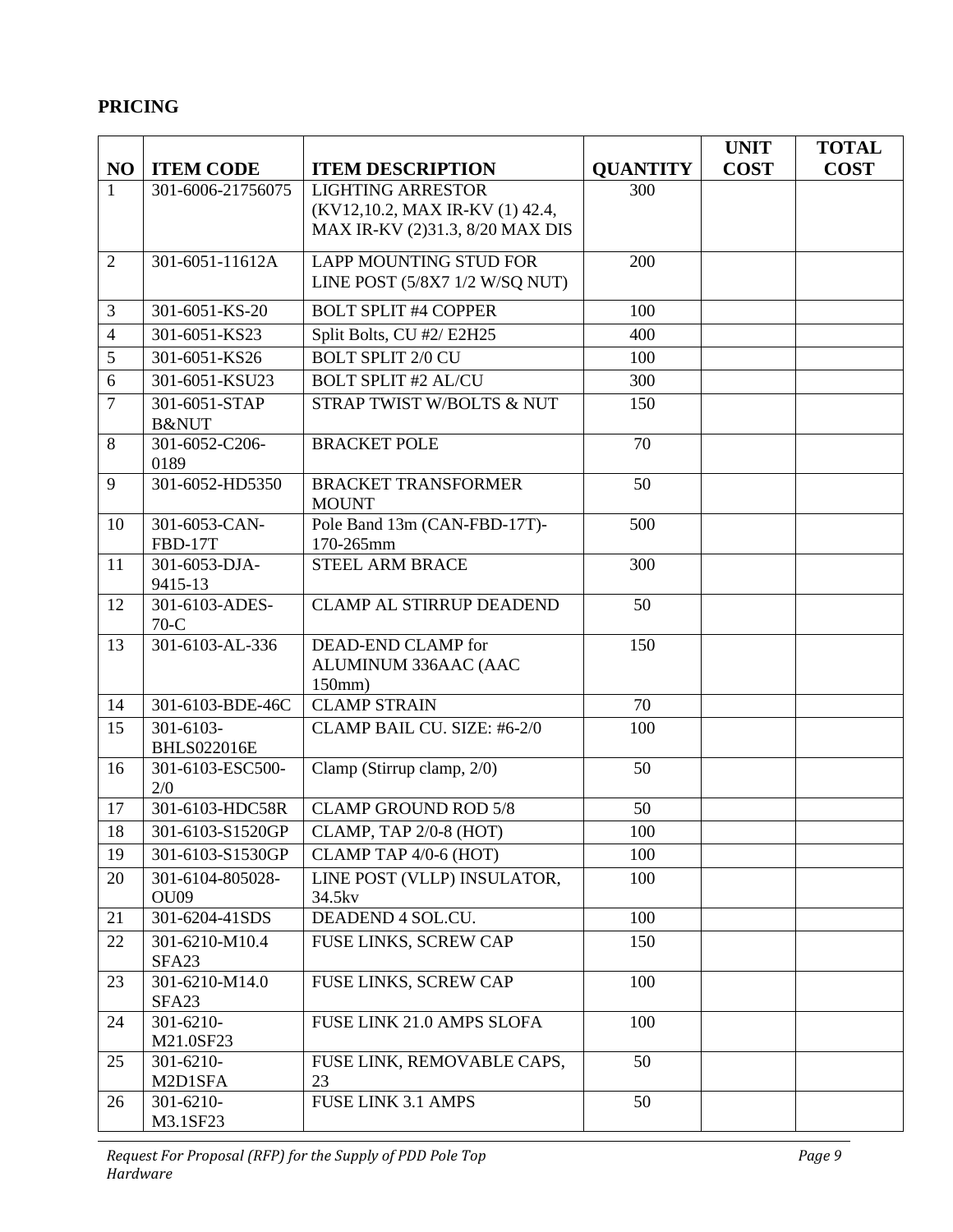| 27 | 301-6210-<br>M4.2SF23        | <b>FUSE LINK 4.2 AMPS</b>                            | 100 |  |
|----|------------------------------|------------------------------------------------------|-----|--|
| 28 | 301-6210-<br>M6.3SF23        | <b>FUSE LINK 6.3 AMPS</b>                            | 50  |  |
| 29 | 301-6210-                    | FUSE LINK, REMOVABLE CAPS                            | 150 |  |
|    | M7D0SFA                      | 23                                                   |     |  |
| 30 | 301-6301-HSG518              | <b>GRIP SERVICE DEADEND #2</b>                       | 100 |  |
| 31 | 301-6301-SG1020              | <b>GRIP S-DEAEND 2/0 BLUE</b><br><b>HSG524</b>       | 100 |  |
| 32 | 301-6351-YHO-100             | <b>HYCRIMP BURNDY</b>                                | 500 |  |
| 33 | 301-6355-YA28L               | HYLUG 4/0 Purple                                     | 20  |  |
| 34 | 301-6355-YA2CL               | HYLUG #2 STR CU 1 HOLE SH                            | 20  |  |
| 35 | 301-6355-YA4C2L              | <b>HYLUG 4 STR</b>                                   | 20  |  |
| 36 | $301 - 6401 -$<br>4050041400 | VCL Insulator Polymer (Type VLS)                     | 96  |  |
| 37 | 301-6401-4320-70-<br>P       | LINE POST INSULATOR 20KV                             | 100 |  |
| 38 | 301-6401-P53-2               | <b>INSULATOR, SPOOL</b>                              | 100 |  |
| 39 | 301-6505-40024               | LUG COPPER CRIMP 1 HOLE #                            | 50  |  |
| 40 | 301-6601-6502                | <b>NUT EYE 5/8-11</b>                                | 50  |  |
| 41 | 301-6702-2033S               | PIN INSULATOR                                        | 50  |  |
| 42 | 301-6703-615880              | ROD Ground 5/8x8                                     | 50  |  |
| 43 | 301-6703-J7536               | <b>ANCHOR ROD 1X8</b>                                | 25  |  |
| 44 | 301-6810-401015-<br>021      | <b>INSULATOR POLYMER EPDM</b>                        | 100 |  |
| 45 | 301-6810-YKA26-<br>2N        | DISCONNECTABLE TERMINAL                              | 50  |  |
| 46 | 301-6810-YKA28-<br>2N        | DISCONNECTABLE TERMINAL                              | 50  |  |
| 47 | 301-6812-27                  | SPLICE, ASSEMBLY 2 STR (7&1                          | 100 |  |
| 48 | 301-6901-6813                | WASHER SQUARE 2 1/4 x 2 1<br>(5/8")                  | 500 |  |
| 49 | 301-7004-06132               | Tape, Black Electric 3/4x                            | 100 |  |
| 50 | 301-7004-10810               | TAPE, ELECTRIC 3M RED                                | 100 |  |
| 51 | 301-7004-10828               | TAPE WHITE ELECTRIC 3/4x                             | 100 |  |
| 52 | 301-7004-10836               | TAPE BLUE ELECTRIC 3/4x6                             | 100 |  |
| 53 | 301-7004-10851               | TAPE, ELECTRIC 3M GREEN                              | 100 |  |
| 54 | 301-7004-130C                | 3M LINELESS RUBBER TAPE #<br>130C SIZE: 1in. X 30ft. | 50  |  |
| 55 | 301-7007-E3C34G1             | ADAPTOR TRANSFORMER TAP                              | 50  |  |
| 56 | 301-7101-1.8M                | CROSSARM STEEL-DJA-94015-13                          | 50  |  |
|    |                              |                                                      |     |  |